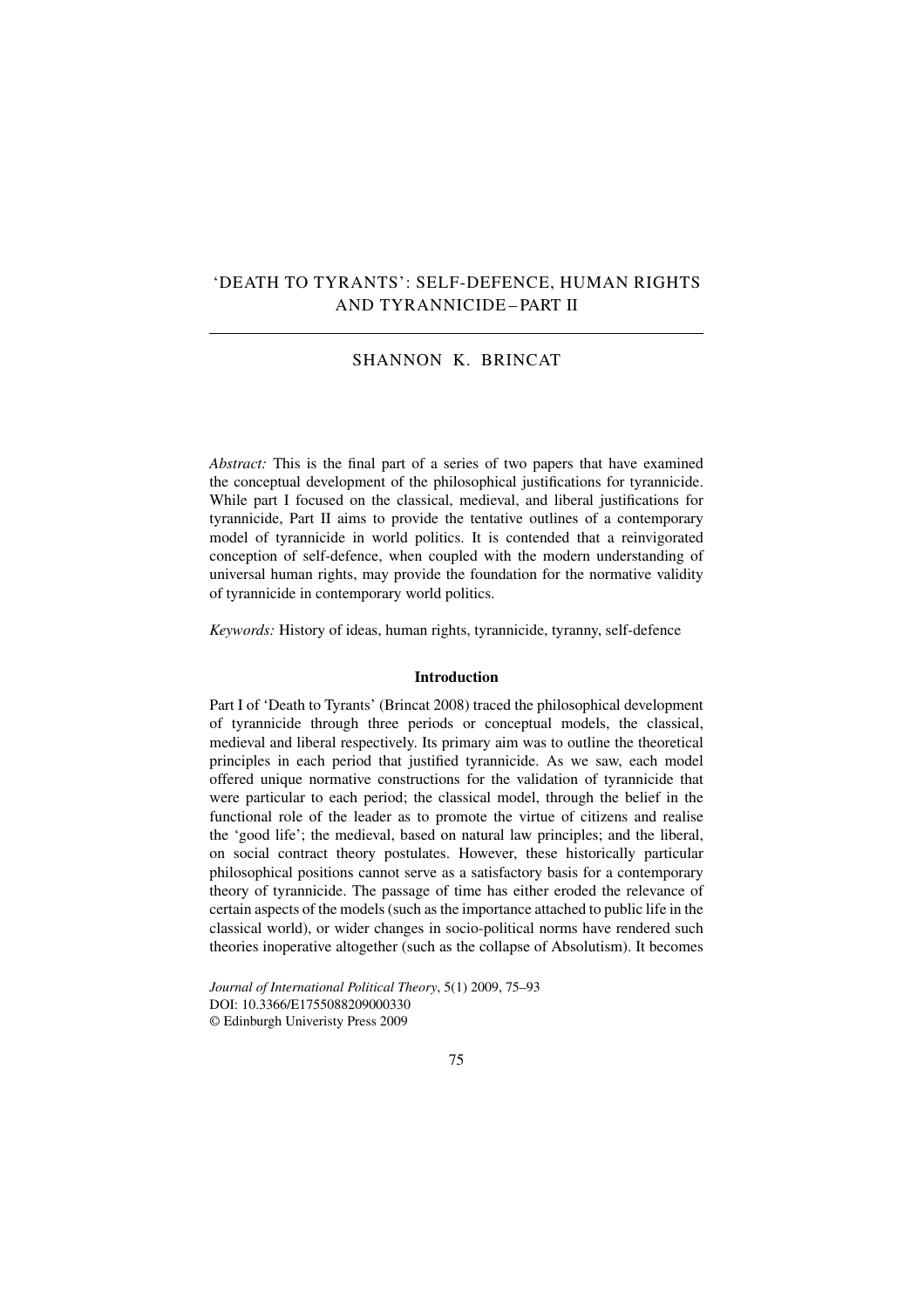readily apparent that these philosophical justifications served the ends of very different worlds. And yet a strictly historical review of the justifications of particular acts of tyrannicide on a case by case basis would be equally ineffectual in grounding a contemporary theory of tyrannicide as it would be prone to manipulation as a political *arcana* doctrine in order to justify certain political ends. What this theoretical impasse necessitates is a contemporary normative foundation that both condemns tyranny as a deformed political system and which offers redress to those affected by such oppression.

The survey of the problems and limitations of the classical, medieval, and liberal models of tyrannicide in Part I brought into sharp relief two fundamental elements that a contemporary model of tyrannicide must satisfy; first, the necessity of objective criteria to determine the crime of tyranny and the conditions under which the act of tyrannicide could be legitimately resorted to; and second, that there be a requisite degree of universality in this determination through which all humans could be equally safeguarded against tyranny and employ tyrannicide in their own self-defence (Brincat 2008). The first point requires acceptable criteria that would provide an adequate basis for a definition and consensus of tyrannicide in the international realm, and the second necessitates a philosophical basis that affirms the right of individual equity against tyranny. Without this *personal* element, the permissibility of resistance would be a mere abstraction divested from the person and would encourage deference to a public institution that may be ineffectual or completely overrun under tyranny. Yet, how can we achieve these twin goals of an individual right and international application of tyrannicide within a theoretical framework that does not rely on the problematic arguments that pertain to a classical worldview, natural law sentiment, or the vulnerabilities of liberal theory? In this final part, I am concerned with setting out the broad strokes of a theory that would provide a philosophical justification of tyrannicide, one that is both viable for the individual suffering oppression within a tyrannous state and which is also applicable within the contemporary international community. Unfortunately, only a brief and inherently speculative outline of such a contemporary theory of tyrannicide can be offered here, with the hope that other scholars may further explore these ideas. In this part, I suggest that common-law conceptions of selfdefence, when coupled with the modern understanding of universal human rights and the necessity of their protection, may serve as possible legitimising factors for tyrannicide. However, it should be noted that the argument of this paper does not assert that there exists a human right of tyrannicide *per se*. Rather, it posits that the concept of human rights in itself presupposes a minimum threshold of protection of the individual, most clearly seen in the right to life (*Universal Declaration of Human Rights* 1948: Article 3) and that when oppressive rule from above threatens this fundamental human right that an act of tyrannicide may be legitimated under the legal justification of self-defence.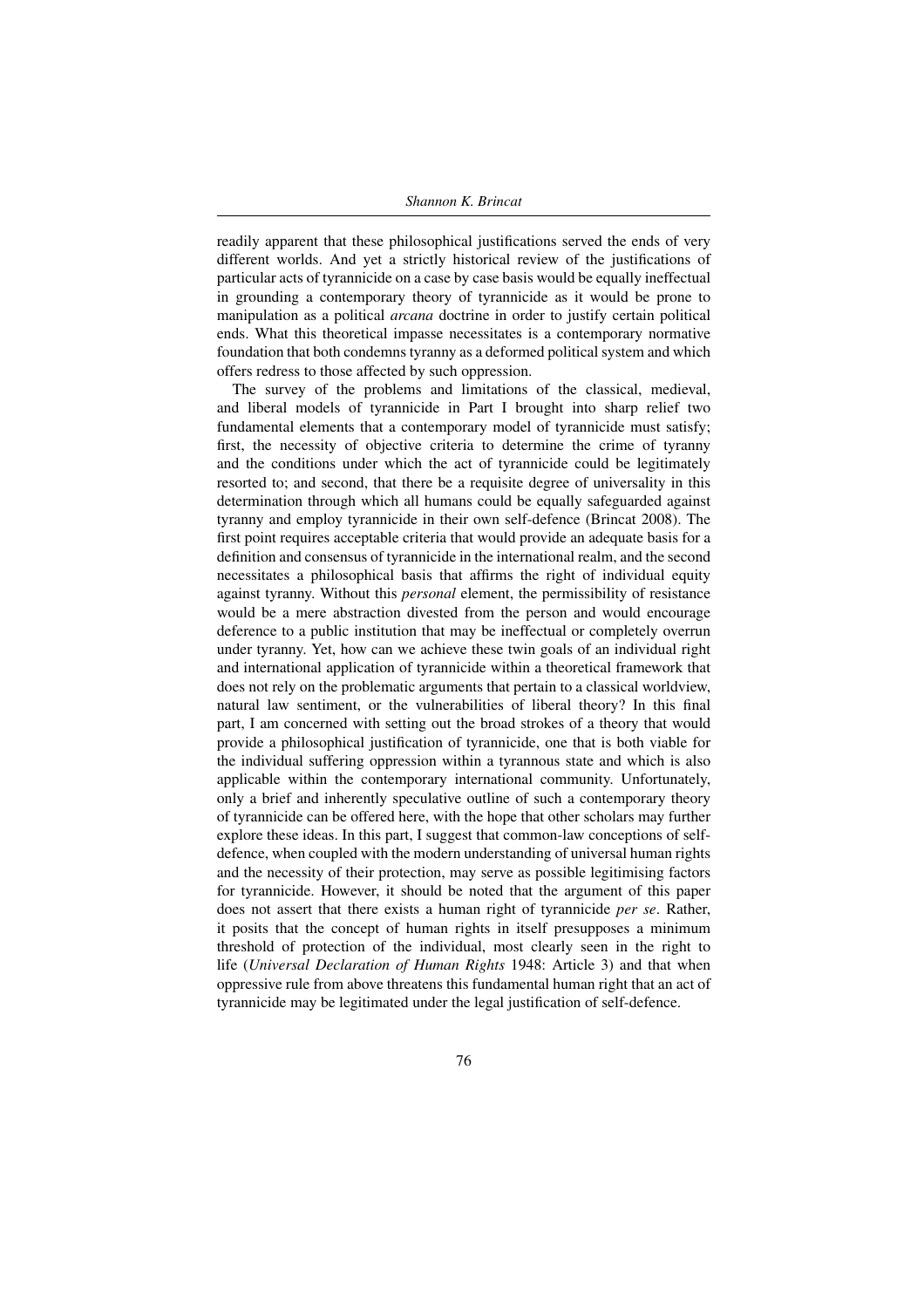### **The Concept of Self-defence and Tyrannicide**

It is posited here that a viable alternative to a classical, natural law, or liberal justification for tyrannicide is the modern common-law understanding of selfdefence defined as the killing of another in order to defend or protect the person's self, another person or property (Nygh and Butt 1997: 361). This justification would provide that where a tyrant represents a significant danger to his own people that a citizen may use defensive force in response to such immediate, or impending, danger (Kirk 1994: 8). It is analogous to the concept of personal self-defence, or ego-defence, in the criminal law (see Segev 2005: 383). This doctrine, long adopted in most criminal legal codes, needs little explication because of its pervasive acceptance and can be employed to address the question of tyrannicide because of the corollary between political violence perpetrated by the state as under tyranny and inter-personal violence to which self-defence usually refers. That is, it is widely accepted that if an individual is under attack, or has a reasonable apprehension of imminent violence, that selfdefence is an appropriate and condign response, conceived almost as a natural or instinctual necessity. It is a superior theoretical foundation for the justification of tyrannicide as it offers the individual a legitimate defence against tyranny without relying on spurious metaphysical constructs, or democratic institutions that may or may not be in existence. It is a lamentable fact however, that the individual remains ultimately responsible for their own safety under this model and state protection is conceived of, at best, only an auxiliary to it. In fact, such a model remains highly suspicious of such public power and offers a wide mandate for self-defensive responses of the individual against public threats in conditions where the state is dominated by tyranny and in actuality becomes the belligerent transgressor of the rights of the individual citizen.

Self-defence is clearly a residual argument present in all of the three models that were discussed in Part I. That is, self-defence is the 'common thread' underlying the otherwise unique justifications of tyrannicide in each period. The factor common is the recognition of the fundamentality of the right of selfdefence inherent to the individual, and by extension, to the political community. This concept acts as the central normative tenet underlying the validity of tyrannicide, though obviously with slightly different machinations, in each period. For example, Cicero implied the right of self defence of the community when he made the analogy between tyranny and an illness on the body-politic which because it was injurious should be severed. Similarly, Aquinas justified tyrannicide to protect the welfare of the community where the innocent stood to gain security. Self-defence was also implied in the liberal model under the precepts of social contract theory and the Lockean notions of the 'supreme power' and 'implied reserve' residing with the people to protect themselves from tyranny. Under such notions, the social contract was deemed to be broken with the onset of tyranny, thus returning the state of nature in which all were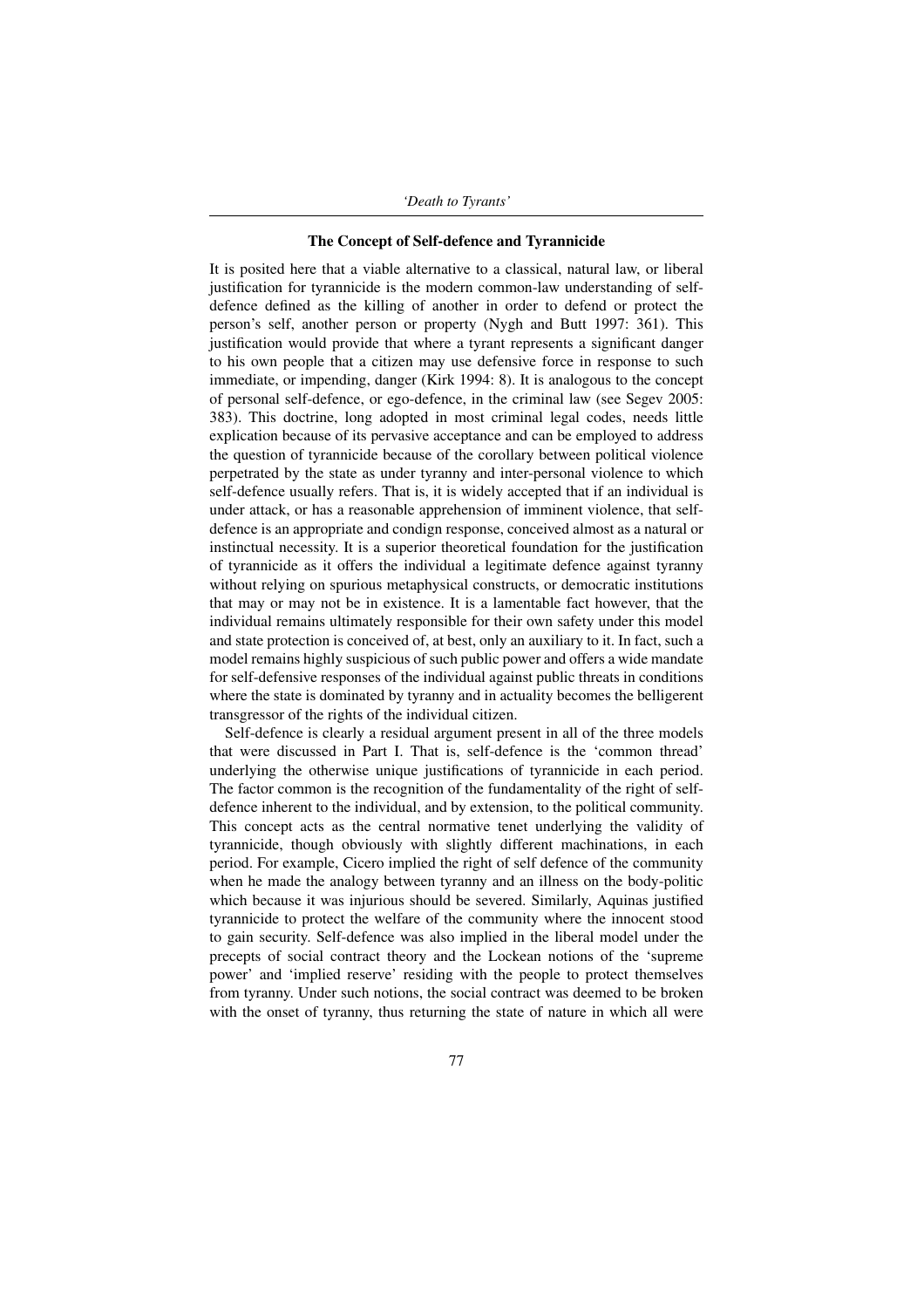permitted to protect themselves and execute Godwin's 'decrees of immutable equity' (Godwin 2007; Brincat 2008). Whether all were able to, was another question entirely.

Self-defence has also a long tradition in international jurisprudence and while being distinguishable from the criminal law classification in that it refers to violence between states rather than persons, there is a clear definitional affinity between the two concepts. Vattel, for example, clearly provided for the justification for tyrannicide under the rubric of self-defence arguing that the tyrant 'makes himself the scourge of the State' and consequently 'becomes no better than a public enemy, against whom the Nation can and should defend itself' (1916: 365–72). However, other international legal theorists go even further, extending the right of self-defence to pre-emption. Grotius argued that 'it be lawful to kill him who is preparing to kill' and validated self-defence not only after an attack but also in advance where the deed may be anticipated (1925). Similarly, Pufendorf argued that for defence it is not required that one receives the first blow or merely avoid and parry those aimed at him (1991). Whether these statements are directed toward thwarting an invasion by a foreign state or protecting oneself from personal attack is not the issue, for the principle of self-defence is logically extendable to, and has equal validity in, both scenarios. As such, these authorities provide a firm basis for the conceptual of marriage of self-defence and tyrannicide that applies both within states and the international realm.

This notion of self-defence can then be coupled with the legal categorization of tyrants by Grotius and Vattel as *hostes humani generis* (common enemies of humankind). Grotius placed tyrants in the category of 'atrocious criminals' alongside renegades, criminals, and pirates who were owed no bond of good faith (1925: 793–5). He found that because of the hatred of such persons that nations had decided to overlook illegal acts committed against them, including their assassination, and hence offers an important philosophical ground for the legitimation of internationally assisted tyrannicide (795, 656). In similar reasoning, Vattel openly declared tyrants as *hostes humani generis* – international outlaws – who fall within the scope of 'universal jurisdiction' and in the fashion of pirates were 'to be hanged by the first persons into whose hands they fall' (quoted in Beres 2004: 2). By classifying tyrants under this legal typology deflects the un-critical conferral of sovereign legitimacy on tyrannical regimes merely because their laws have the semblance of a decree and can be enforced. What the criminal label of *hostes humani generis* does is to terminate the sovereign protections given to tyrants through their *de facto* control of the state. That is, by classifying the tyrant's rule as *criminal* removes any vestige of legitimacy and with it, all the protections of sovereignty that may have been previously conferred even in the absence of consensual and moral legitimacy. This cognitive shift removes recognition of sovereign power from the tyrant *to* the people and consequently brandishes the tyrant's acts against the sovereign people as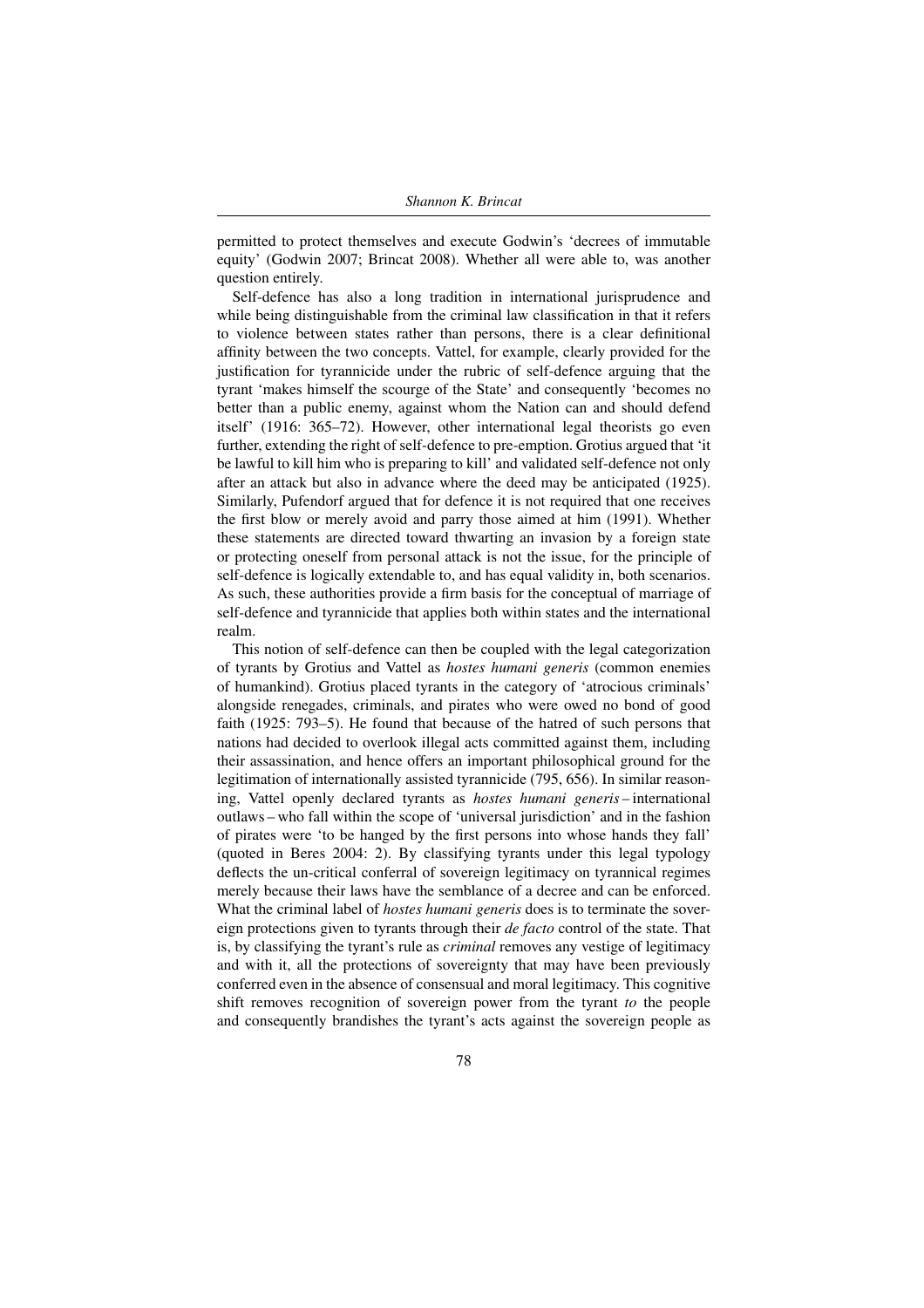criminal (Maddox 1982: 805). Under this conception, it is the will of the citizenry that is the source from which sovereign power emanates and the ruler is merely the governing authority which exercises such sovereignty on behalf of the people *but* which acts only upon express trusteeship from the citizen body out of whose hands sovereign power is delegated but *never transferred*. Consequently, as sovereign power rests in the people it cannot be lawfully used for their destruction. After all, it stands to logic that the social contract is broken when the Leviathan turns on its own subjects, lest the legal fiction of the social contract be turned into a legal injustice. Such an interpretation unveils the tyrant from behind the cloak of sovereignty and exposes them to criminal sanctions, including tyrannicide, if their rule is ongoing and threatens the life of their own subjects.

What is therefore required in world politics is a legal corrective that perceives the tyrant in the same way as international law had previously viewed the pirate or brigand and how recent international case law has categorised the torturer (as in *Prosecutor v. Furundžija* 2002: 213). There is no logical, conceptual or practical impediment to tyrants being classified within this same category of *hostes humani generis*. By placing tyrants in this category we would empower states by right and duty to prosecute tyranny through judicial and extrajudicial means along similar lines as that meted out to pirates and brigands in international law (Cowles 1945). Internationally assisted tyrannicide would thus fall outside the prohibitive confines of assassination because, as there is no duty of good faith owed to brigands, tyrannicide would have been executed without the element of perfidy (Newman and van Geel 1989: 435). Furthermore, by categorising tyrants as common enemies of mankind would circumvent much of the distracting legal debate concerning the sovereign legitimacy of the tyrant, would place tyranny under a more accurate category that better reflects the reality of their oppressive rule, and would also promote their prosecution by the international community.

However, a legally derived formula of self-defence would necessitate a certain minima of particulars to be a satisfactory basis for a contemporary theory of tyrannicide. Firstly, the oppression of the tyranny must impart a requisite degree of *necessity* in the circumstances to warrant tyrannicide, and secondly there must exist *proportionality* between the response and the threat posed by the tyrant. Factors that would fulfill the criteria of *necessity* would be those tyrannical acts that fundamentally affect life and liberty such as gross human rights violations, genocide and crimes against humanity. *Proportionality* would require that the tyrant has, is, or is intending to, oppress citizens by way of violence, whether threatened, or actual. Arguably, the *reasonableness* of the apprehension of harm could not be a strictly objective test but would have to be assessed together with the subjective factors and circumstances influencing the mind of the citizen. Furthermore, the protection of *third persons* within national and/or international communities should come under the ambit of such a self-defence exception of tyrannicide in circumstances where those citizens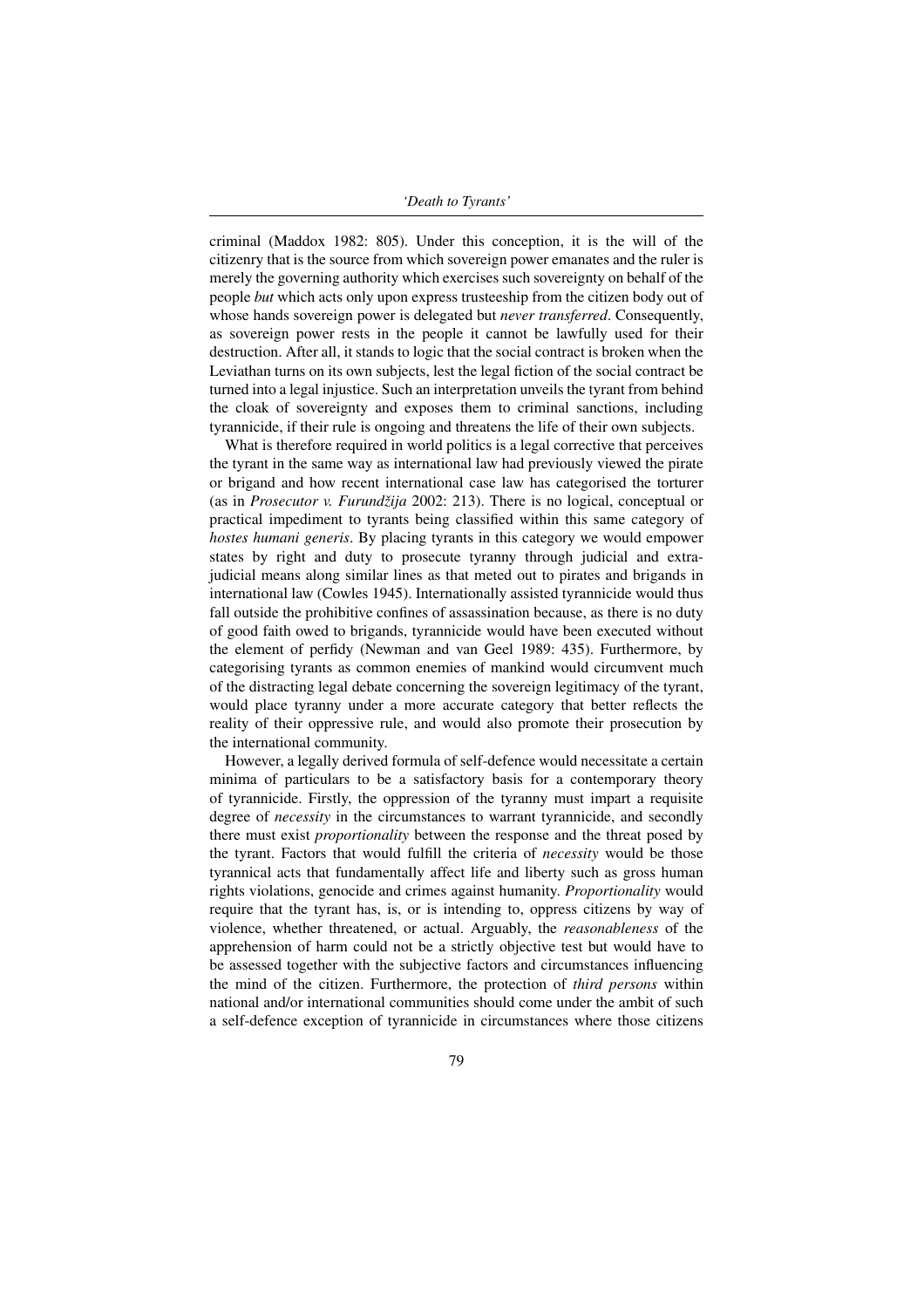may not be able to protect themselves. This would leave open the possibility of internationally assisted tyrannicide by third party states for the succor of those in the international community oppressed by tyranny. Finally, the test for self-defence should be based on general principles to provide a measure of flexibility capable of accommodating a very broad range of situations pertaining to questions of necessity, reasonableness and proportionality of tyrannicide.

However, there exists a deep tension between the prohibition against treacherous or perfidious assassination under international law and the ethical legitimacy of tyrannicide. Though the acts are qualitatively different, the international prohibitions on assassination seem to 'cover the field' due to the absence of any similar international convention on tyrannicide. Owing to their conceptual kinship as forms of killing for a political purpose, the treaties, conventions and principles regarding assassination have affected and influenced the norm of tyrannicide. This is particularly evident in the prohibition of assassination in the Hague Conventions which, while not providing a prohibition on *all* targeted killings, considers an unlawful assassination as one conducted by treacherous means (1907: Article 23b). The Geneva Conventions (1949) extended the wartime prohibitions of assassination to afford protection to civilians and sought to establish certain limitations upon covert operatives. Protocol I of the Geneva Conventions explicitly incorporated the prohibition on assassination within the Hague Convention IV (1977: Articles 35 and 37).

Yet, it must be realized that the norm regarding assassination within international law actually began with a hedged acceptance of its use in the works of Bynkershoek, who claimed that 'everything is legitimate against an enemy' (1930: 16) and Oppenheim, who claimed that even monarchs and members of their family could be wounded or killed (1952: 338). Assassination was even legitimised by Sir Thomas More who extolled non-treacherous assassination as a useful tool of statecraft and as a way of sparing citizens from the hardship of war (1904: ch. 8). However, whilst these esteemed commentators generally permitted non-treacherous assassination they distinguished proper conduct in warfare and the upholding of honour and good faith from the use of 'fraud and snares' (Ayala 1912: 84–7). This was the antecedent of the ruse/perfidy distinction in which the element of perfidy (or treachery) became the de-legitimising factor in the act of assassination. This normative shift, it must be noted, occurred around the Peace of Westphalia (1648) and now remains embedded in the prohibition against assassination within modern international law (Thomas 2000: 108 ff.). During this time, with the increased concern for international order and the protection of sovereigns following the bloodshed of the Thirty Years War (embodied at the time in absolute monarchs), international law began to prohibit perfidious assassination. By the similarity of its act, one could be forgiven for assuming that tyrannicide would have been subsumed under this prohibition also and yet, surprisingly, the same esteemed scholars of international law who first began to denounce assassination as treacherous murder concurrently argued, and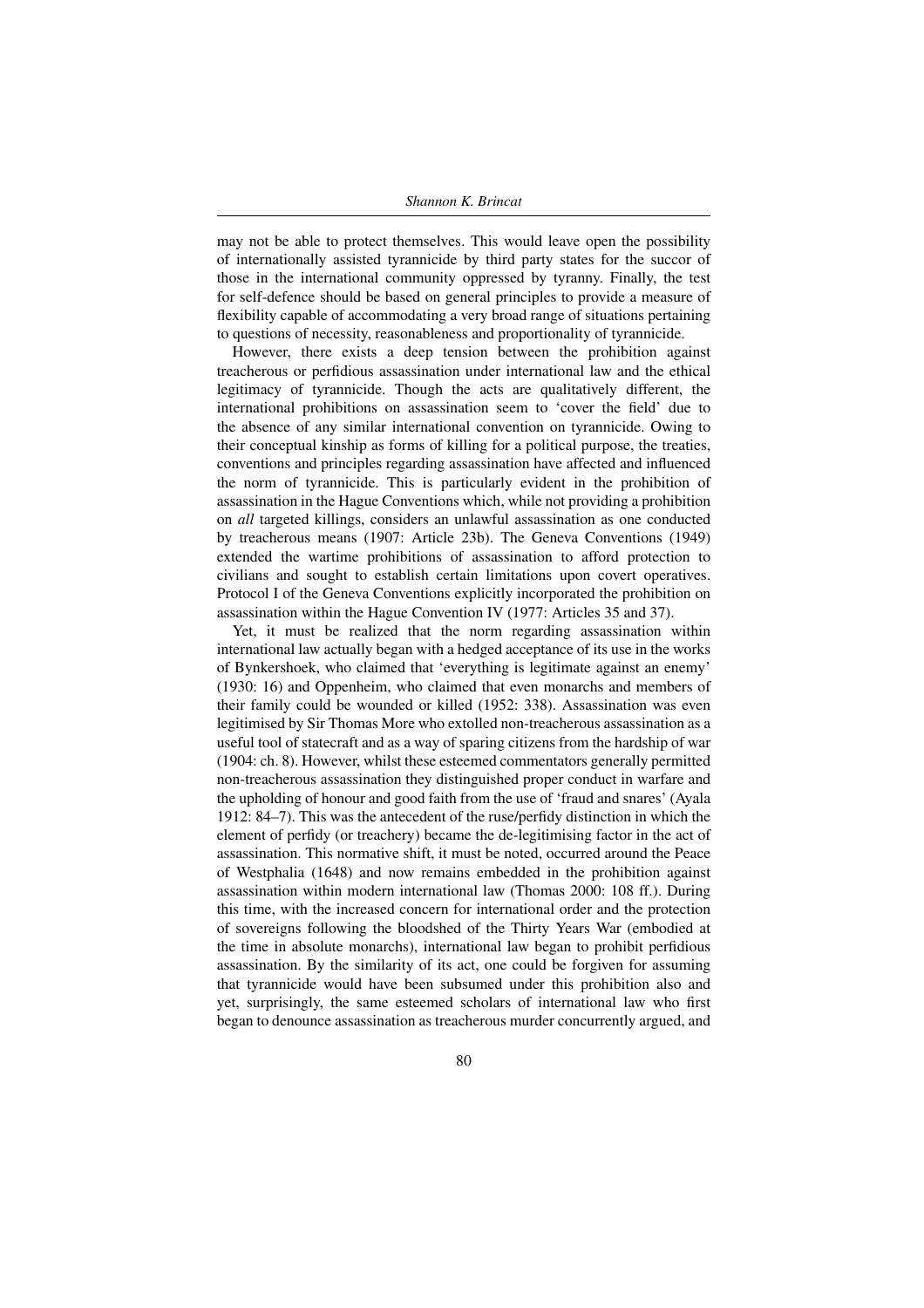with equal vigor, in favour of tyrannicide. While the literature on this point is expansive, I will limit myself to illustrating the similarities on the permissibility of tyrannicide between the early theorists of international jurisprudence, Gentili, Grotius and Vattel.

Gentili, Grotius and Vattel each condemned assassination as 'treacherous' and 'contrary to the law of God and of Nature' (Beres 2004; Gentili 1933: 166). Alongside these moral protests they raised practical objections to assassination such as the fear of reprisal, the decrease in everyday security (Gentili 1933: 168–9), and the disruption of what little order existed in war (Grotius 1995: 653). However, their condemnation of assassination pivots upon the ruse/perfidy distinction and the conception of treachery, defined as the violation of trust a victim gave and expected from an assassin, as the distinguishing factor between a lawful and unlawful killing (Newman and van Geel 1989: 435). Grotius evolved this chivalrous standard, making a distinction between assassins who violate an express or tacit obligation of good faith, such as those imposed on vassals, citizens and soldiers, and those who are under no such bond of good faith to the victim (1995: 653–4). Vattel reinforced the conception of assassination as an act of treachery, defining it as 'a murder committed by means of treachery' where the assailant acts as a stranger to gain opportunity for the attempt (1916: 287–88, 359–61). Yet, these writers are above all concerned with the protection of the sovereign and each shifts the nuance of argument against assassination in reverence for the leaders themselves (Gentili 1933: 170). That is, they forbade assassination under the overriding concern for the safety of the sovereign and the exercise of their prerogative to wage war (Grotius 1995: 633, 656).

However, whilst Gentili, Grotius and Vattel condemned assassination they wrote just as vociferously in favour of tyrannicide. While it should be recognized that there are considerable differences between these theorists on other matters of international law, on the question of the legitimacy of tyrannicide there is remarkable convergence. One important factor common to them all when formulating their justifications for tyrannicide, was the recognition that tyrannous acts severed the civil relationship between the tyrant and citizen. For Grotius there was a sharp distinction between a tyrant and a king and he argued that whilst both are in 'possession of the state' that they are 'diametrically opposite' to each other – a tyrant follows his own advantage, where a prince prefers honour (1995: 415, 338, 350). For him, a free state and the rule of one man were by nature mutually hostile and that tyranny, as the rule for one person, 'connotes injustice'. Grotius condemned the political form of tyranny and, following Cicero and Seneca, posited that there should be no relationship with tyrants and that tyranny broke every bond between the citizen and tyrant (1995: 105, 107). Under these conditions the social contract was irreversibly broken and thus the usual mooring bars against resistance to the sovereign no longer applied.

Gentili made a similar argument, positing that a just and unavoidable necessity, such as self-defense, made anything lawful. Consequently, he upheld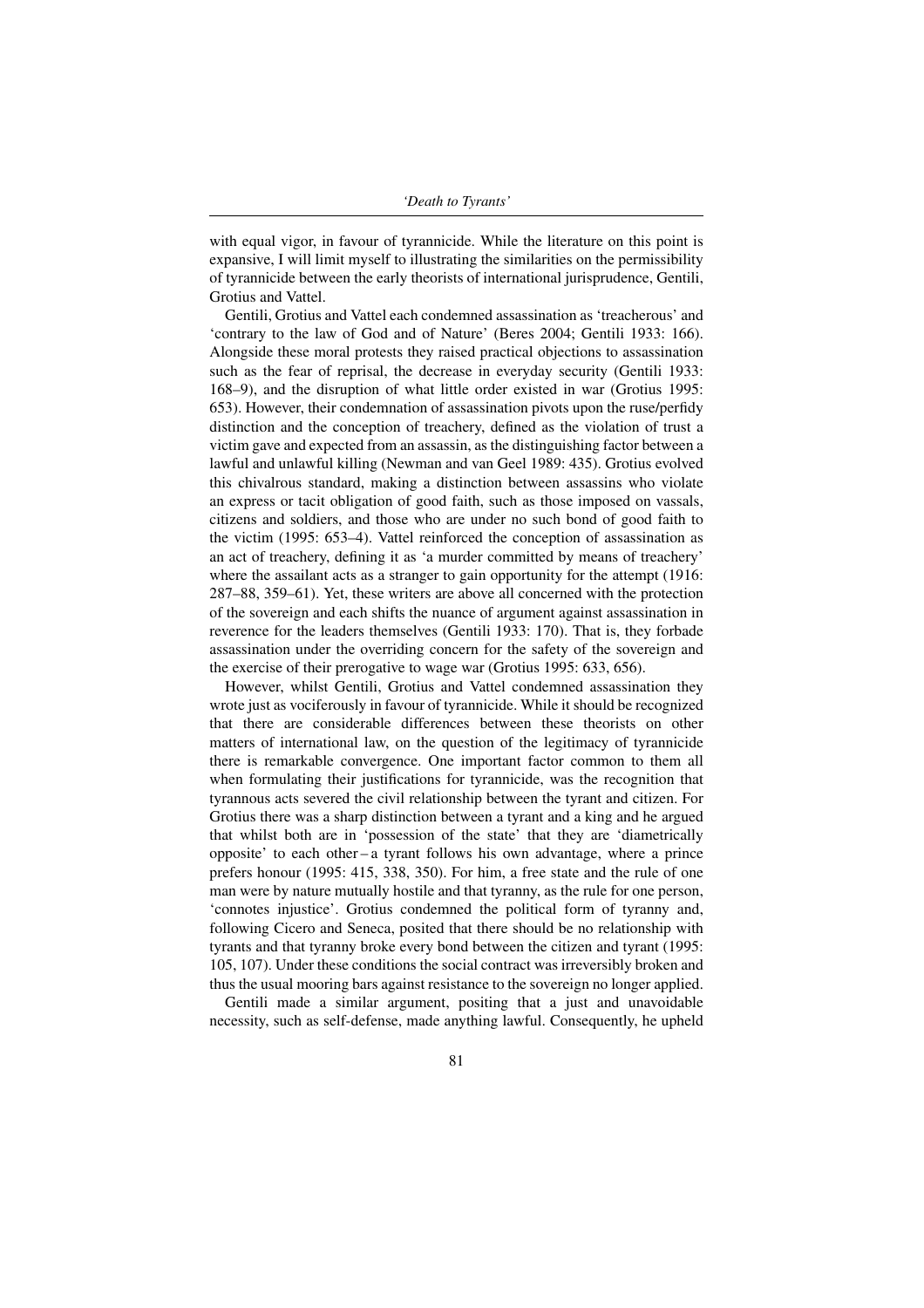*Shannon K. Brincat*

Brutus in his slaying of Caesar; as for Gentili, Brutus was not led by injustice but was carried by consideration for the 'safety' and 'highest welfare' of the people. His act was therefore lauded as honourable (1933: 352). Grotius, along similar lines, argued that a king who sought with a truly hostile intent to destroy his people thereby renounced his kingdom and that force could be lawfully used against him (1995: 157–8). Grotius maintained that rulers were responsible to the people and were they to transgress the law and the state, that not only could they be resisted by force, but, in cases of necessity, they could be punished with death (1995: 107–8, 114–15, 156). Quoting Cicero favourably, he wrote that '[i]t is not contrary to nature to despoil, if you can, the person whom it is lawful to kill' (1995: 793). As the tyrant's callous rule severed the civil bonds of the polity there was no longer an obligation of good faith owed to the ruler and citizens could commit tyrannicide without the element of treachery. Grotius, as was intimated earlier, therefore placed tyrants in the category of 'atrocious criminals' alongside renegades, criminals, and pirates who are owed no bond of good faith (1995: 793–5) and found that because of the hatred of such persons that 'nations have decided to overlook illegal acts committed against them', including their assassination/tyrannicide (1995: 656, 795).

Vattel, following similar reasoning to Locke and Rousseau discussed in Part I, argued for the existence of a 'necessarily implied reserve' residing in the people to change, or limit, the powers of the sovereign at any time (1916: 360). For him the object of civil association in the state was to work in concert for the common good of all – hence the citizen originally submitted their natural liberty to the formation of the state (1916: 23–4). Contained within this 'implied reserve power' was the duty that the sovereign would use that power for the welfare of the people and not for their destruction. Consequently, Vattel concluded that if the tyrant 'makes himself the scourge of the State' he becomes 'no better than a public enemy, against whom the Nation can and should defend itself' and that the 'life, of so cruel and faithless an enemy' should not be spared (1916: 365–72). As we have seen above, Vattel classified tyrants as *hostes humani generis* – international outlaws – who fell within the scope of 'universal jurisdiction' and in the fashion of pirates were 'to be hanged by the first persons into whose hands they fall' (Beres 2004: 2).

It is interesting to note that despite the otherwise marked differences between Gentili, Grotius and Vattel, each bases his argument for the validity of tyrannicide on an incredibly similar conception of the necessity of self-defense for the citizen and the polity. This doctrine, as expressed by Grotius, held that '[t]he right of self defense . . . has its origin directly and chiefly, in the fact that nature commits to each his own protection', that 'it be lawful to kill him who is preparing to kill' (1995: 170–3). This claim of self-defense was echoed by other international legal scholars such as Pufendorf who argued that for defense, it is not required that one receive the first blow, or merely avoid and parry those aimed at him (1991). Preservation of self was regarded as a natural right of the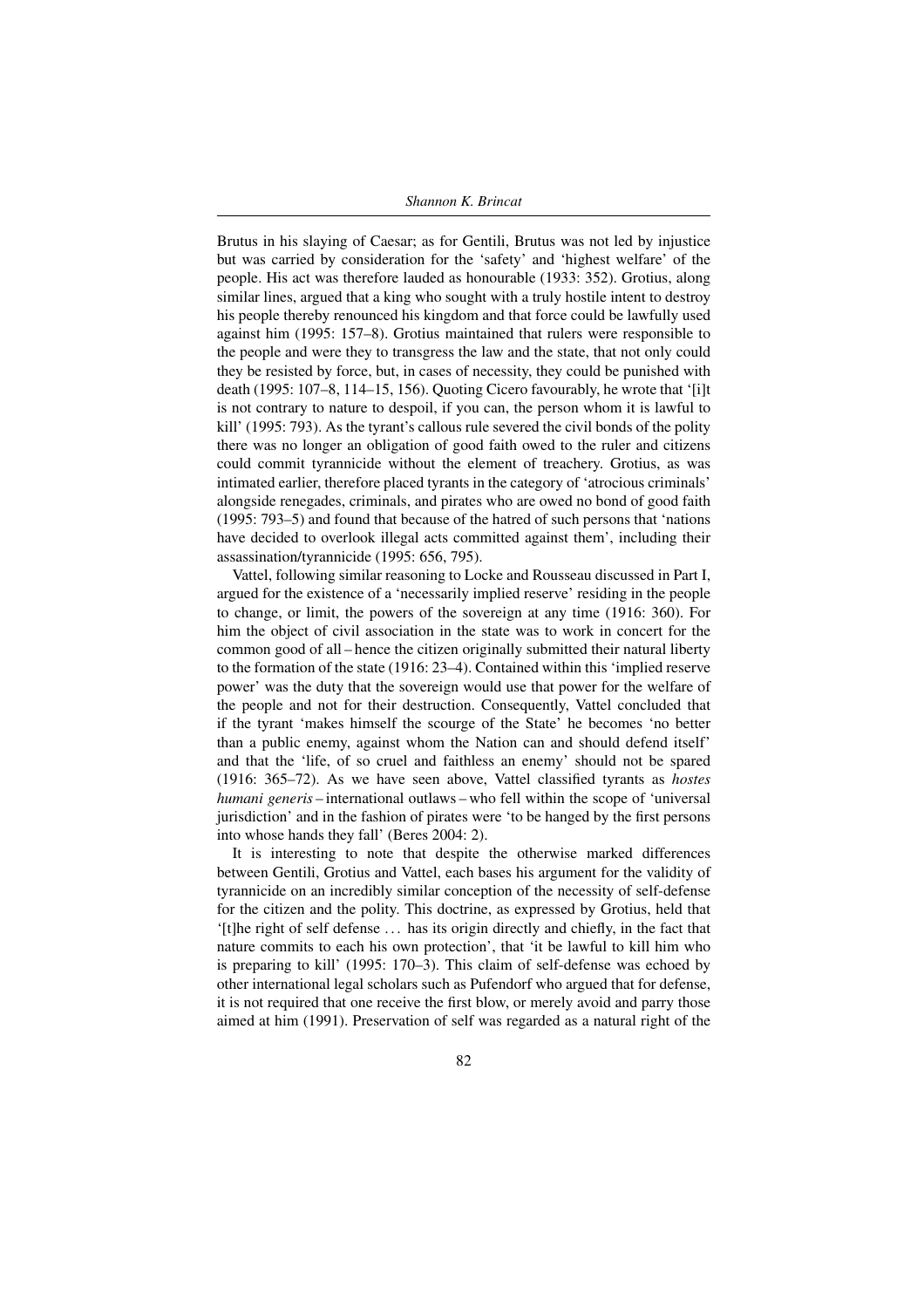individual that could not be abrogated or limited by positive law (Lauterpacht 1946: 30–8) and as such, for these writers at least, the inherent right of selfdefense extended to resistance against political authority; Gentili claimed that '[s]elf-defense is just against all and owes no respect to a patron' (1933: 52); Vattel maintained that the Nation can and should defend itself from the tyrant (1916: 23), and; Grotius asserted that resistance was legitimate against tyranny in 'cases of extreme and imminent peril . . . [and] extreme necessity' (1995: 148). For Grotius, the use of force to ward off injury is not in conflict with the law of nature where the danger is immediate and certain, not merely assumed (1995: 91, 178). Grotius found that this notion of self-defense was implicit within the constitutional origin of the state when he logically deduced that those who first formed civil society cannot be said to have 'purposed to impose upon all persons the obligation to prefer death rather than under any circumstances to take up arms in order to ward off the violence of those having superior authority' (1995: 149–50).

#### **Universal Human Rights and Tyrannicide**

Having now briefly discussed the relation of tyranny to notions of self-defence and key thinkers in international jurisprudence, I wish to now turn towards the second arm of my tentative 'model' of tyrannicide, the concept of universal human rights. As discussed in Part I, it was the arbitrarily subjective limitations of natural law doctrines and the reliance of liberal protections on the institutions of the state that rendered the medieval and liberal positions no longer tenable as models of tyrannicide (Brincat 2008). On the one hand, natural law led to a dangerous slippery slope whereby individual conscience could decide on matters of life and death of political leadership and which would endanger all forms of political community. On the other hand, liberalism relied on the very institutions that were susceptible to tyranny as the sole means by which to protect the individual citizen. While these problems were intractable within the parameters of the models themselves, they reveal to us that a contemporary theory of tyrannicide needs to retain some universal or common principle by which the oppressed individual citizen could appeal to and which is both untainted by the arbitrariness of natural law *and* which does not ultimately rely on vulnerable institutional safeguards. It is contended here that the concept of human rights could sufficiently endow a theory of tyrannicide with the requisite degree of universality and overcome the impasse reached in the medieval and liberal positions.

While this argument is clearly speculative, the limits of state law and its protection of the individual could be overcome by the creation of an international law or covenant regarding the crime of tyranny that enmeshed with the concept of gross human rights violations (including the Convention on Torture, and the Convention on Genocide) (Shue 1996: 19). As the torture and killing of one's own citizens is indicative of tyrannical government, there is a clear and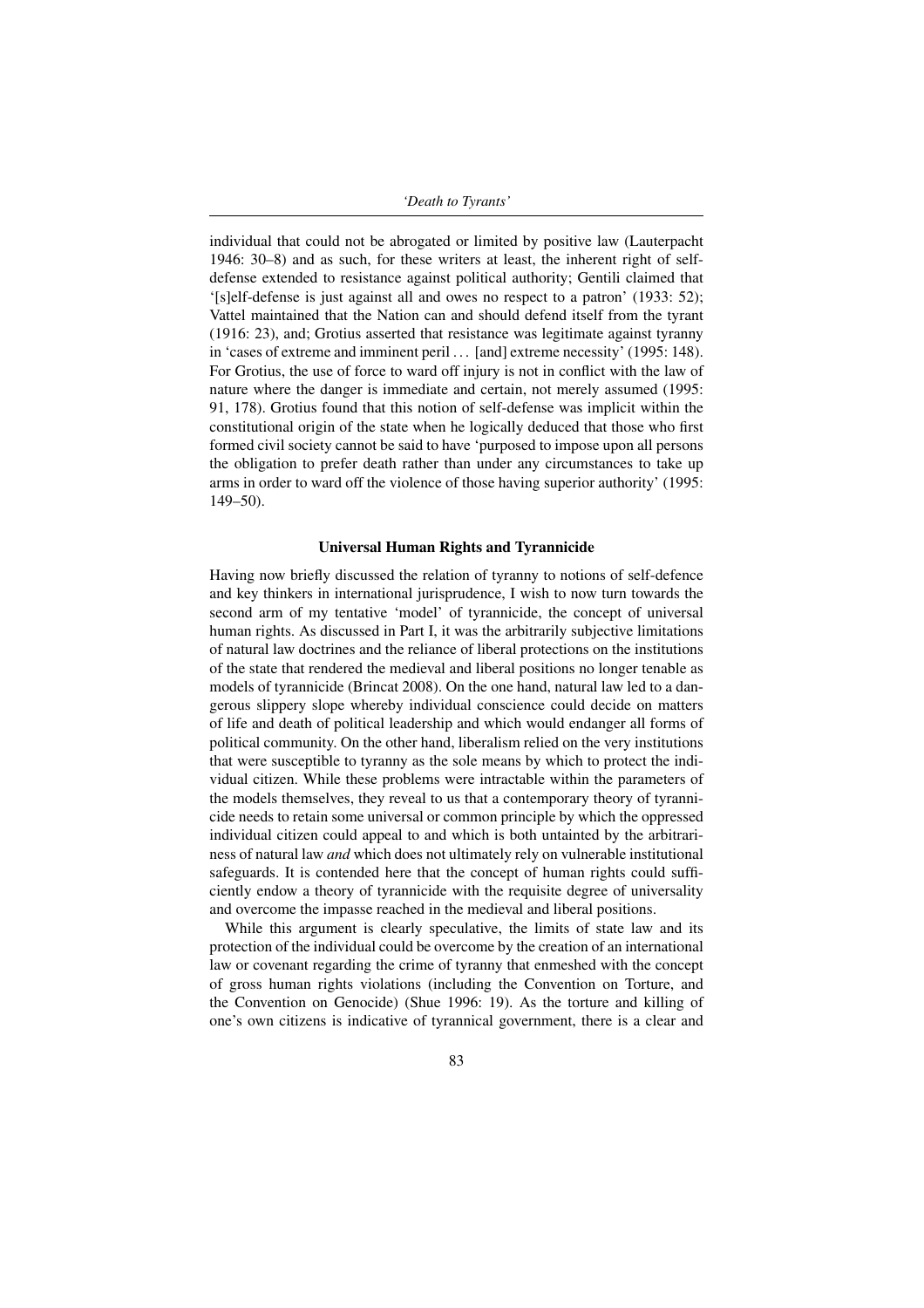*Shannon K. Brincat*

definitive conceptual parallel between internationally accepted human rights standards and the criminalisation of tyranny. If such a legal parallel were to be drawn, those oppressed by tyranny could appeal to a higher international legal norm prohibitive of tyrannous acts above that of the positive law of the state (and its institutions) – and in a manner which would not suffer from the arbitrariness of natural law. That is, the application of such a covenant would not be reliant on state-based institutions such as within a constitutional provision or grant of positive law that permitted resistance to tyranny, but would instead have supra-national application that would be beyond the reach of would-be tyrants. However, the problems of practice loom fairly obviously against this speculative theoretical assertion. In light of the difficulties of the formation and effectiveness of *ad hoc* tribunals and of the International Criminal Court (ICC) in the prosecution of human rights abuses, a radical notion permitting tyrannicide seems a far cry from reality. Yet, whether this argument could be made an actuality is beyond this scope of this paper to explore and is not in issue here. What is in focus are the conceptual normative ideas that could legitimise acts of tyrannicide in order to protect ones self, other person or property (selfdefence) in accordance with the duty of the right to life (universal human rights). Arguably, by embedding tyrannicide within the universal discourse of human rights would lend it a critical basis from which it could further develop and would also offer definite protections to which citizens oppressed by tyranny could appeal.

There exists a clear, though ill-defined, duty within our post-Nuremberg world order to protect human beings from clear and terrible infringements of their irreducible human rights. International relations literature is satiated with references to this well understood conception of human rights and detailed analysis would be largely repetitive. However, some brief points need to be emphasized in their relation to the question of the legitimacy of tyrannicide. Foremost, the investment of rights owed to the individual is a positive duty upon each state and is explicitly related to the question of tyranny within the Universal Declaration of Human Rights (UDHR) (1948). The *Preamble* holds that human rights should be protected by the rule of law if 'man is not to be compelled to have recourse, as a last resort, to rebellion against tyranny and oppression' and thus makes a direct relation between human rights protection and the legitimacy of rebellion. Moreover, former United Nations Secretary-General Annan emphasised that '[i]nternational action to uphold human rights requires a new understanding of state and individual sovereignty' (quoted in Mandel 2004: 110) implying a normative shift toward a greater protection of the individual within the state. Consequently, there should be no contradiction between domestic law of the state and the position of international human rights law, thus leading to a presumption of the condemnation of tyranny.

It is axiomatic that the recognition of fundamental human rights implicitly calls for their protection and the example of the most fundamental of human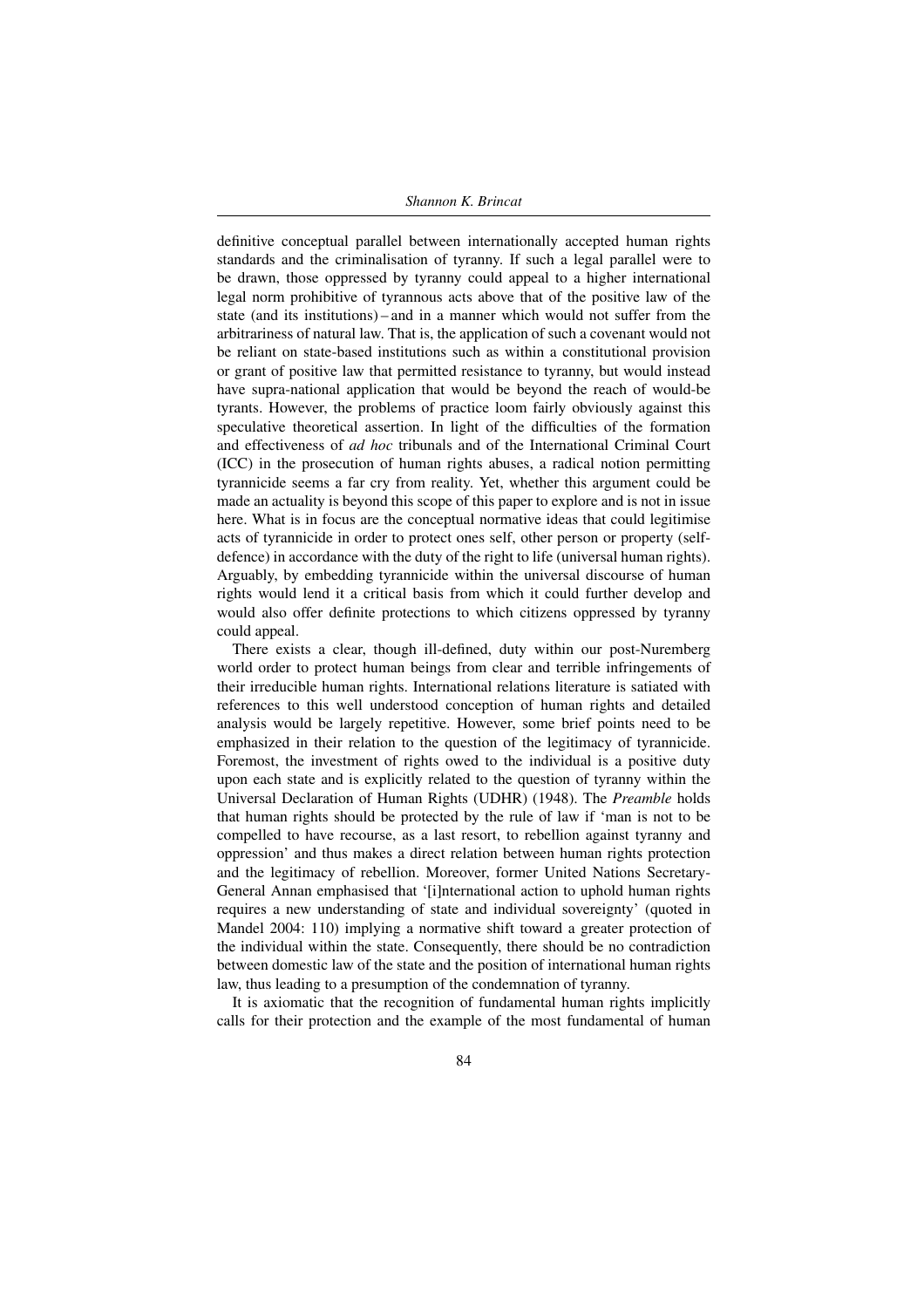rights – *the right to life* – serves to illustrate the interconnectedness between the protection of a human right and the necessity of tyrannicide in circumstances where such rights are being violated and no other means are available, or appropriate, for their protection. Many human rights treaties express the imperative of the right to life and it is acknowledged in all conventions dealing with human rights as the most important. The Genocide Convention furthers the protection of this right and offers a potential justification for tyrannicide where it is abused, requiring ratifying states to 'undertake to *prevent* and to *punish* genocide' (1948: Article 8, emphasis added). Under a wide construction this provision could include the means of tyrannicide to prevent instances of genocide or its continuation. The *ad hoc* war crimes tribunals (ICTY 1996) and the ICC (1998: Preamble, Article 7) provide further evidence of the imperative of this fundamental human right. As such, where violations of the right to life are acute and are perpetrated by a tyrannous state against its population, the justification for tyrannicide becomes tenable through sheer necessity. It is within these circumstances that the expectations of the authoritative human rights regime may confirm the validity of tyrannicide as a means of human rights enforcement and protection. Ultimately, it would be a far greater crime to remain idle than to commit tyrannicide in order to prevent imminent genocide (Beres 2001: 3).

Some have argued that tyrannicide, in circumstances of egregious human rights violations, may be defended as law-enforcing under the principle of *nullum crimen sine poena* ('no crime without punishment'), affirmed at Nuremburg, and the parallel doctrine of *lex talionis* (exact retaliation) (Wingfield 1999: 295). Under this argument, the legitimacy of tyrannicide would be derived from the overriding obligation to support the universal human rights regime in a decentralized system of international law where remedies and protection available to victim societies is reliant on international enforcement action. Where tyrants cannot be punished by extradition and prosecution, the effective choice must be to leave the perpetrators unpunished or to punish them extrajudicially, in which case tyrannicide would be an effective option and could act as a preventative measure (Beres 2004: 1–3). Of course, this argument should not be seen as alleging that tyrannicide is the panacea to all forms of oppressive rule that may arise in the international community. In many instances, tyrannous regimes would be largely unaffected by the removal of the leading dictator by the means of tyrannicide. In cases where the tyranny embodies a multiheaded Hydra, the regime would possess many apt candidates to fill the place of the slain tyrant – cutting off one head would only cause others to grow back. Such circumstances must be clearly distinguished and would necessitate other appropriate responses of intervention. In contradistinction, the argument here posits that where tyrannicide could be an effective means to protect the civilian population the intersection between human rights and the necessity of their enforcement gestures towards the legitimacy of tyrannicide. After all, who would deny that the removal of tyrants like Hitler or Pol Pot would not have changed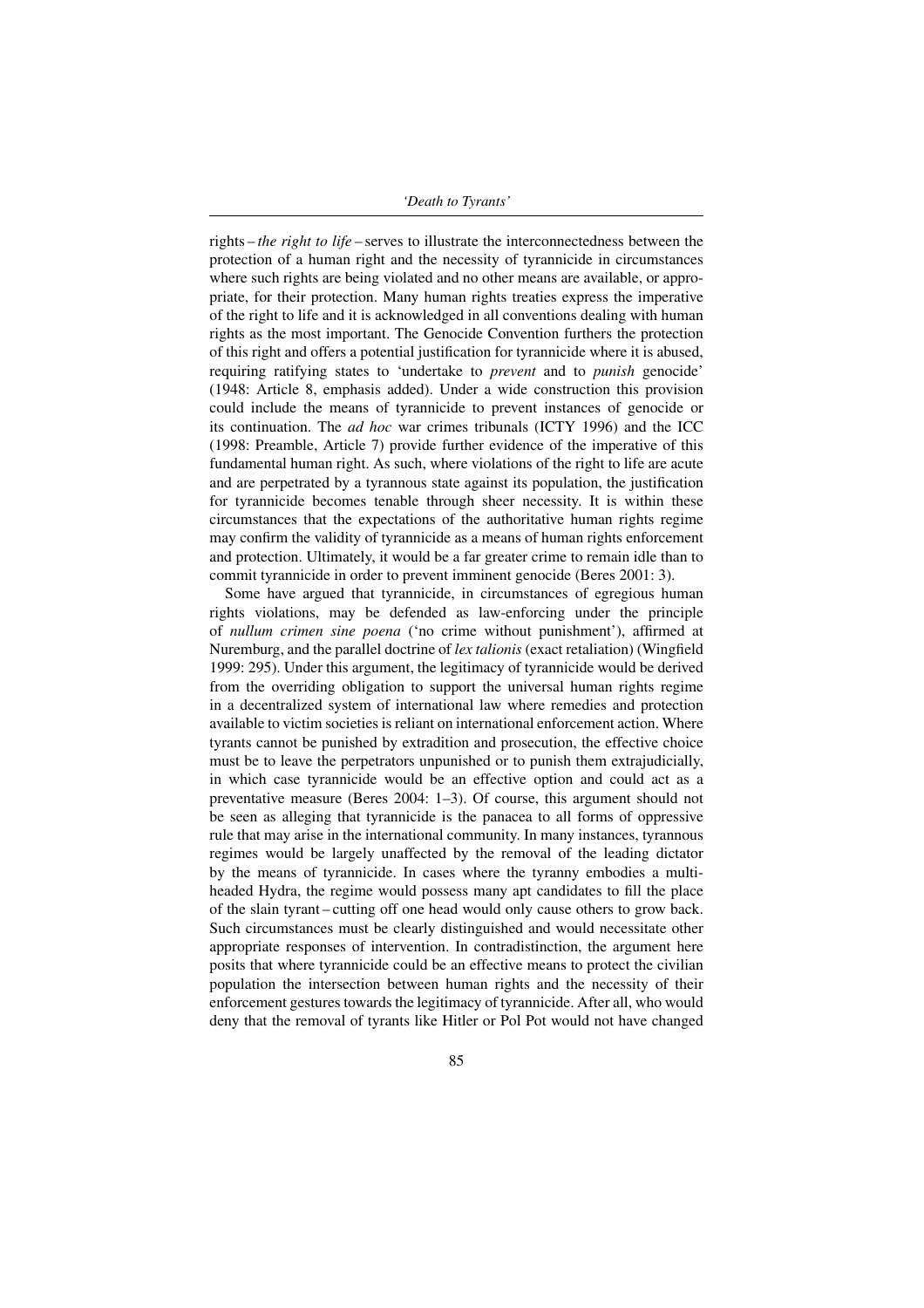the destiny of nations and saved the lives of many? It is within the context of such comparable instances of tyranny that tyrannicide could be considered an effective and legitimate response.

Yet, to base the legitimacy of tyrannicide on universal human rights would necessitate a global consensus, or at a minimum, a common definitional understanding of both tyranny and tyrannicide to be effective. Whilst human rights may be considered as universal, the understanding of tyranny differs between states and cultures – one man's tyrant is another's emancipator, one man's heroic act of tyrannicide is another's act of terrorism. It must be noted that if acts of internationally assisted tyrannicide lack universal support they may be labeled and condemned as assassination (Schmitt 1992: 652). Consequently, the definition of tyranny and the level of human rights violations that would justify internationally assisted tyrannicide cannot be defined arbitrarily or unilaterally but only through collective agreement by the society of states. For if states reserve to themselves the authority to determine what is and what is not constitutive of tyranny, and characterize the same acts differently, the definition shall become disputed and the ethicality of tyrannicide shall be called into disrepute. As Robertson concluded, there is much to be said for the creation of a new *international convention against tyranny* but nothing to be said for installing individual states as its judge, jury and executioner (2002: 1–3).

In summation, a narrowly drafted code that defined tyranny, determined what constituted tyrannous acts by states against the citizen-body, and which, on the basis of these principles, justified specific and limited actions of tyrannicide, would better serve the protection and enforcement of human rights rather than a broad scheme subject to differing interpretation and possible manipulation. Proportionality, necessity and collective agreement are the requirements of any legitimate act of self-defence and must be *enjoined* to the determination of immediate and fundamental depredations of human rights to prevent this formulation of tyrannicide from becoming *carte blanche* for aggression and abuse. This determination must surmount a high burden of proof and the necessity of tyrannicide weighed against lesser acts of coercion. Arguably, all other practical means to support the restoration of basic human rights and the removal of the tyrant must be exhausted before tyrannicide could be legitimately resorted to. Finally, tyrannicide would be limited to the authoritative person/s within the offending state guilty of egregious crimes against human rights and where their removal was likely to succeed in bringing an end to the oppression of the civilian population.

#### **Conclusion**

In this final part of 'Death to Tyrants', I have attempted to tentatively outline what could serve as a contemporary justification for tyrannicide in world politics through the notions of self-defence and universal human rights. However, the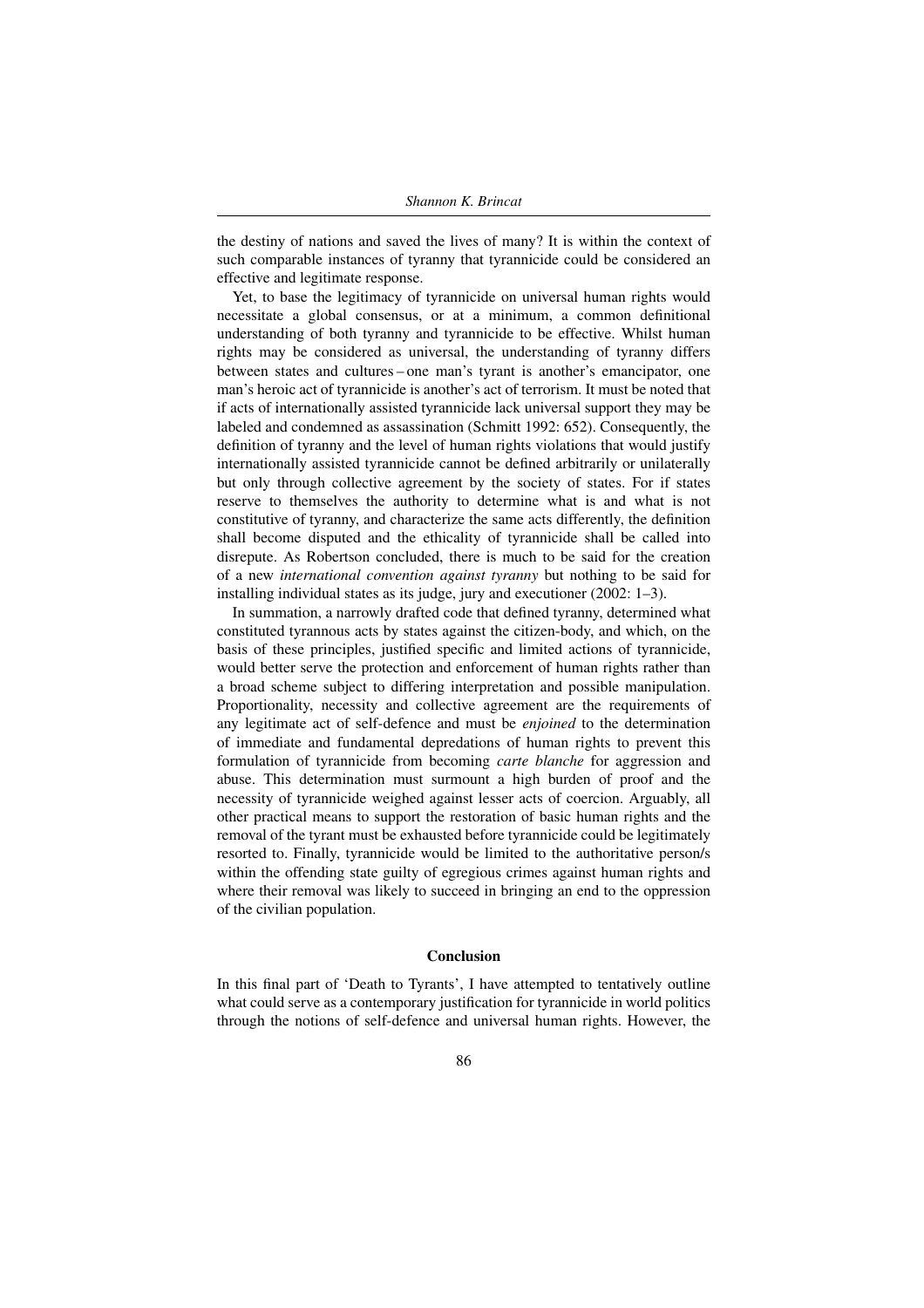fact that the assessment of the legitimacy of tyrannicide is ultimately a morally relative determination not only explains why debate has been so ethically vexing throughout history but also why it is likely to proceed in philosophical disputes in the future without clear resolve. Political, social, and cultural norms clearly impinge on one's assessment of the legitimacy, or abhorrence, of tyrannicide. Without appropriate and definitive criteria of differentiation, competing social and political values will continue to thwart attempts to justify tyrannicide under any philosophical paradigm. Such subjectivity can only be diminished, though not eliminated, through correct jurisprudential standards and a rigorous philosophical basis that clearly sets out the normative principles underlying the justification and which is open to contestation and discourse. This problem requires some form of international dialogue on the issue of tyrannicide to provide a workable international legal prescription imbued with definitional consensus. It is argued here that the coupling of self-defence and human rights doctrines may provide such a normative foundation from which to base a contemporary theory of tyrannicide. Arguably, such a construction would be permissive of tyrannicide in cases where self-defence and the protection of fundamental human rights were in jeopardy. It is in these contexts that the purposes of self-defense and human rights conjoin on the question of tyrannicide by seeking to protect both the individual and the universal community of humankind against tyranny.

#### **References**

- Allen, R. 1972. *History of Royal Prerogative in England*. Oxford: Oxford University Press.
- Aquinas, St. Thomas. 1935. *De Regimime Principum*, trans. G. B. Phelan. Toronto: Saint Michael's College Philosophical Texts.
- Aquinas, St. Thomas. 1948. *Introduction to Saint Thomas Aquinas*, ed. A. C. Pegis. New York: Modern Library.
- Aquinas, St Thomas. 1969. *The Political Ideas of St Thomas Aquinas*, ed. D. Bijongiari. New York: Hafner Publishing.
- Aquinas, St. Thomas. 1985a. *Summa Theologiae*, trans. T. C. O'Brien. New York: McGraw-Hill.
- Aquinas, St. Thomas. 1985b, 'Excerpts from the Commentary of Thomas Aquinas: Commentary on the Second Book of the Sentences of Master Peter Lombard, Distinction 44', in *Civil Authority in Medieval Philosophy: Lombard, Aquinas and Bonaventure*, trans. M. P. Molloy. Lanham, MD: University Press of America.
- Aquinas, St. Thomas. 1988. *St Thomas on Politics and Ethics*, ed. P. E. Sigmund. New York: W. W. Norton & Company.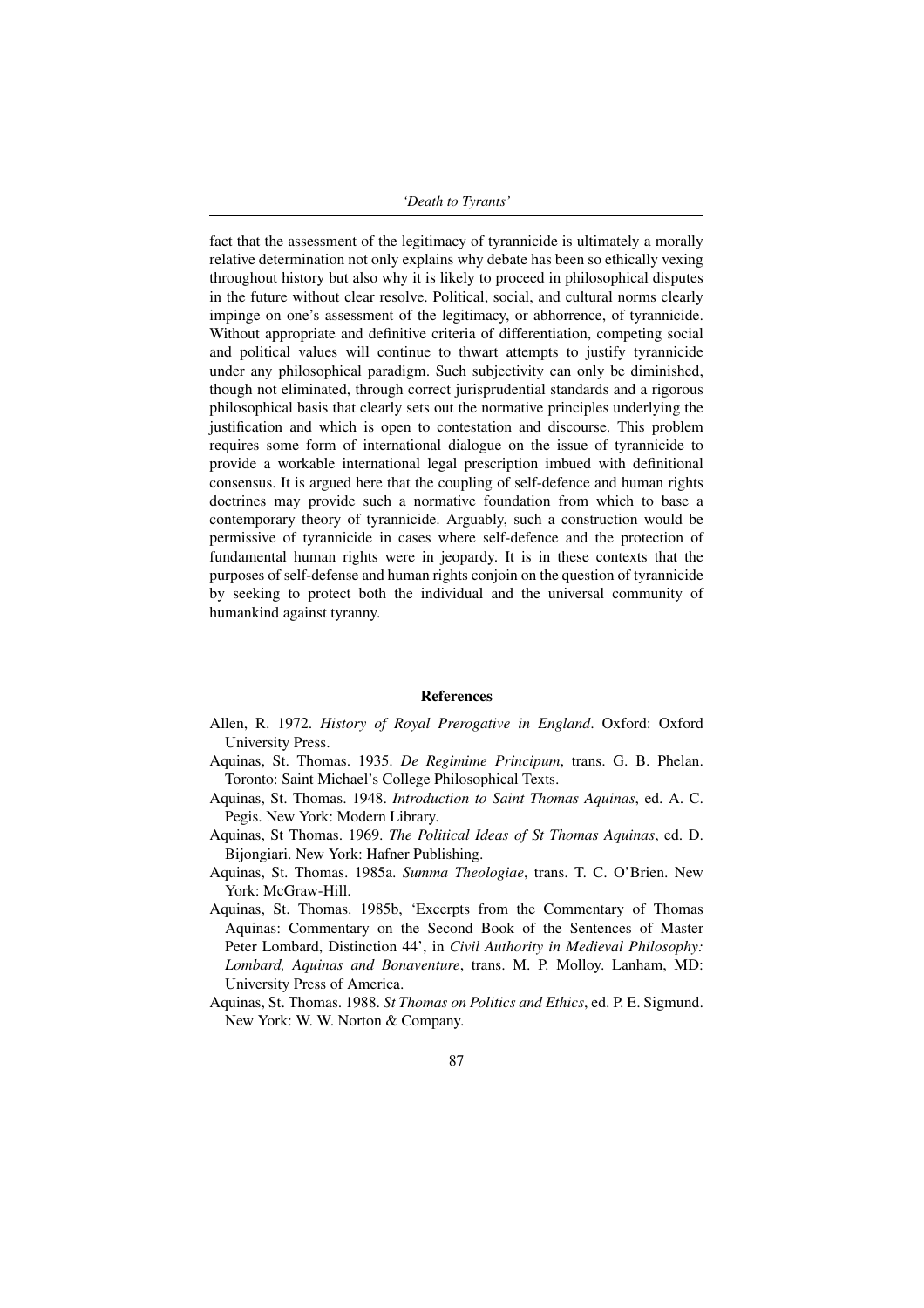Aristotle. 1921. 'The Constitution of Athens', in *The Works of Aristotle*, ed. W. D. Ross. Oxford: Clarendon Press.

Aristotle. 1930. *Politics*, ed. B. Jowett. Oxford: Oxford University Press.

- Aristotle. 2000. *Nicomachean Ethics*, trans. T. Irwin. Indianapolis: Hackett Press.
- Augustine, St. 1961. *Confessions*, trans. R. S. Pine-Coffin. Harmondsworth: Penguin.
- Augustine, St. 1976. *The City of God*, trans. H. Bettenson. Harmondsworth: Penguin.
- Ayala, B. 1912. 'De Jure et Officiis Bellicis et Disciplina Lilitari Libri III', in *The Classics of International Law*, trans. J. P Bate. Washington, DC: Carnegie Institution of Washington.
- Barclay, W. 1954. *The Kingdom and the Regal Power*, trans. C. Chase. New York: Country Dollar Press.
- Beck, L. W. 1971. 'Kant and the Right of Revolution', *Journal of the History of Ideas* 32(3): 411–22.
- Beres, L. R. 2001. *Assassinating Saddam: The View from International Law*, http:/www.tzemach.org/fyi/docs/beres/saddam.htm.
- Beres, L. R. 2004. *Assassination of Terrorists may be Law-Enforcing*, http://www.freeman.org/m\_online/jun01/beres.htm.
- Berman, H. J. 1983. *Law and Revolution: The Formation of the Western Legal Tradition*. Oxford: Oxford University Press.
- Bodin. 1992. 'Sovereignty', in *The Six Books of the Commonwealth*, trans. J. H. Franklin. Cambridge: Cambridge University Press.
- Boyle, F. A. 1989. 'What's Still Wrong with Political Assassination', *New York Times*, 8 October: A26.
- Bracton, H. de. 1968–1977. *Bracton on the Laws and Customs of England*, Volume II, ed. S. E. Thorne. Cambridge, MA: Harvard University Press.
- Brincat, S. 2008. "'Death to Tyrants": The Political Philosophy of Tyrannicide – Part I', *Journal of International Political Theory* 4(2): 212−40.
- Buchanan, G. 1949. *Powers of the Crown of Scotland*, trans. C. F. Arrowood. Austin: Texas University Press.
- Burn, A. R. 1982. *The Pelican History of Greece*. Harmondsworth: Penguin.
- Bynkershoek, C. van. 1930. 'Quaestinum Juris Publici Libri Duo', in *The Classics of International Law*, trans. T. Frank. Washington, DC: Carnegie Institution of Washington.
- Butt, P. and Nygh, P. E. (eds). 1997. *Butterworths Concise Australian Legal Dictionary*. Melbourne: Butterworths.
- Calvin, J. 1954. 'Aphorism 99', *Institutes of the Christian Religion*. London: SCM Press.
- Caplan, B. 1994. 'The Literature of Non-violent Resistance and Civilian-Based Defence', *Humane Studies Review* 9(1): 1–7, 10–12.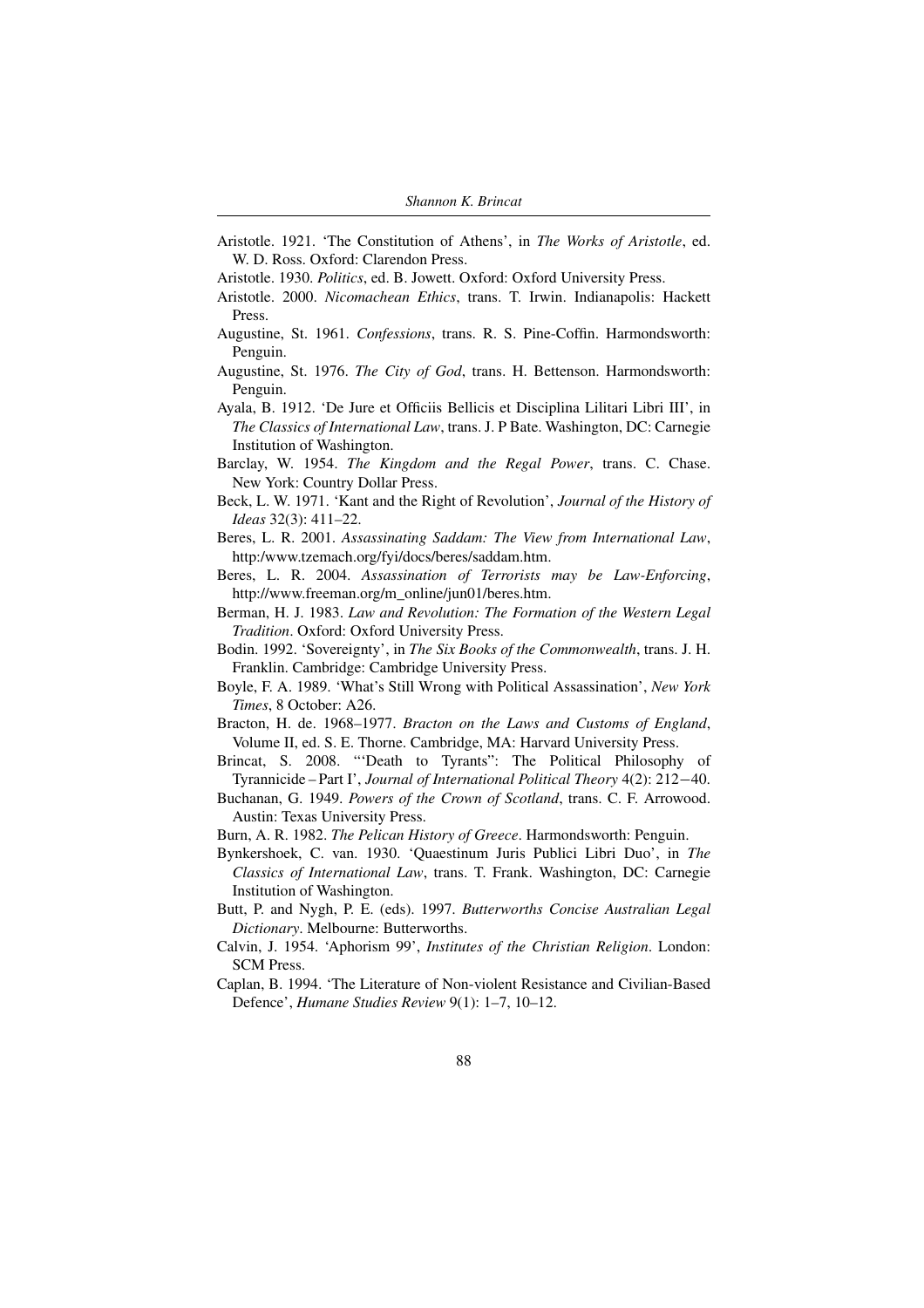Chomsky, N. 1997. *Notes on Anarchism*. Brunswick, NJ: Affinity.

- Cicero. 1971. 'De Legibus (On the Laws)', in *The Great Legal Philosophers*. Philadelphia: University of Pennsylvania Press.
- Cicero. 1991. *De Officiis (On Duties*), trans. M. Griffin and M. Atkins. Cambridge: Cambridge University Press.

Connell, B. 1970. *The History of Assassination*. New York: Clarendon.

Cowles, W. B. 1945. 'Universal Jurisdiction over War Crimes', *California Law Review* 33: 177–218.

Dickinson, L. 1950. *Plato and His Dialogues*. Harmondsworth: Penguin.

- Easton, L. D. and Guddat K. H. (eds). 1967. *Writings of the Young Karl Marx on Philosophy and Society*. New York: Anchor Books.
- Fallon, J. E. 2003. 'Lincoln's Legacy: Foreign Policy by Assassination', *Chronicles*, January: 15.
- Federal Republic of Germany. 1949. *Grundgesetz für die Bundesrepublik Deutschland*, 23 May.
- Finley, M. I. 1981. 'Servitude, Slavery and the Economy', in B. D. Shaw and R. P. Saller (eds), *Economy and Society in Ancient Greece*. London: Penguin.

Finley, M. I. 1977. *The Ancient Greeks*. Harmondsworth: Penguin.

- Ford, F. L. 1985. *Political Murder: From Tyrannicide to Terrorism*. Cambridge, MA: Harvard University Press.
- Franklin, J. H. (ed.). 1969. *Constitutionalism and Resistance in the Sixteenth Century: Three Treatises by Hotman, Beza, and Mornay*. New York: Pegasus.
- Frost, G. 1995. *The Oxford History of the Classical World*. Oxford: Oxford University Press.
- Geach, P. 1977. *The Virtues*. Cambridge: Cambridge University Press.
- Gentili, A. 1933. 'De Iure Belli Libre Res', in *The Classics of International Law*, trans. J. C. Rolfe. Washington, DC: Carnegie Institution of Washington.
- Gilby, T. 1958. *The Political Thought of Thomas Aquinas*. Chicago: University of Chicago Press.
- Gifford, D. 1995. 'The Conceptual Foundations of Anglo-American Jurisprudence in Religion and Reason', *Tennessee Law Review*, 62(3): 759–68.
- Godwin, W. 2007. *An Enquiry Concerning Political Justice*. London: Evergreen Review.
- Grotius, H. 1925. *The Law of War and Peace*. Oxford: Oxford University Press.
- Grotius, H. 1995. *De Jure Belli ac Pacis Libris Tres*, trans. F. W. Kelsey. New York: William S. Hein & Co.
- Schindler, D. and Toman, J. (eds). 1981. *The Laws of Armed Conflicts*. Geneva: Henry Dunant Institute.
- Hegel, G. W. F. 1999. *Hegel: Political Writings*, trans. H. B. Nisbet. Cambridge: Cambridge University Press.
- Hoffman, D. R. 2003. 'Politics of Assassination', *Pravda*, http://english. pravda.ru/Incidents/21/96/383/11003\_Hoffman.html.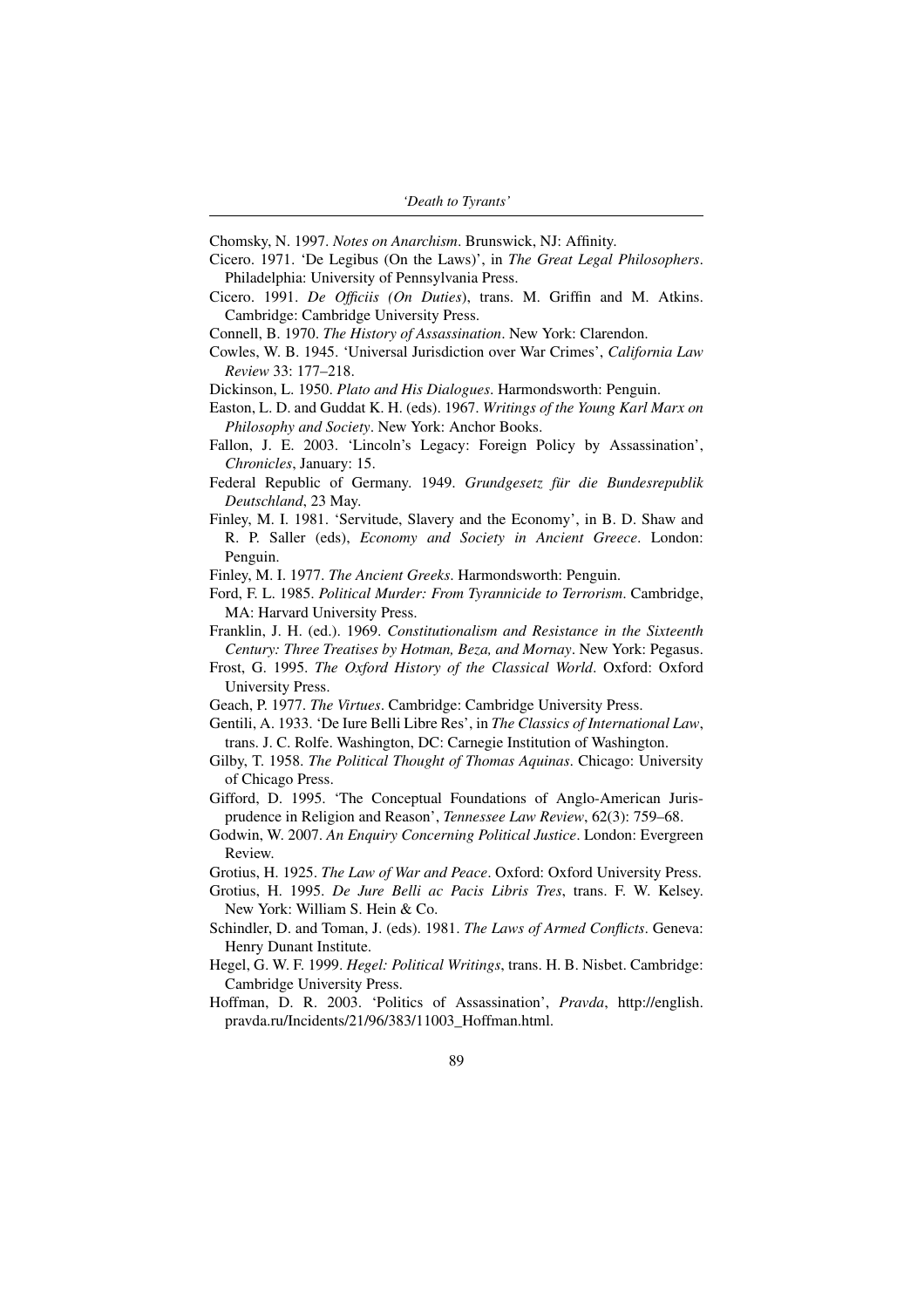- Holtman, S. W. 2002. 'Revolution, Contradiction, and Kantian Citizenship', in M. Timmons (ed.), *Kant's Metaphysics of Morals: Interpretive Essays*. Oxford: Oxford University Press.
- Hume, D. 1973. *Treatise of Human Nature*. Oxford: Oxford University Press.
- International Criminal Tribunal for the Former Yugoslavia. 1998. *Fourth and Ninth Annual Reports*. New York: UN Department of Public Information.
- International Criminal Tribunal for the Former Yugoslavia. 2002. *Prosecutor v. Furundžija*, in E. Lauterpacht, C. J. Greenwood, and A. G. Oppenheimer (eds), *International Law Reports*, Volume 121. Cambridge: Cambridge University Press.
- Irwin, T. H. 1980. 'The Metaphysical and Psychological Basis of Aristotle's Ethics', in A. O. Rorty (ed.), *Essays in Aristotle's Ethics*. Berkley: University of California Press.
- Jaszi, O. and Lewis, D. 1957. *Against the Tyrant: The Tradition and Theory of Tyrannicide*. Glencoe, IL: The Free Press.
- Joll, J. 1979. *The Anarchists*. Cambridge: Cambridge University Press.
- Kant, I. 1963. *Kant on History*, ed. L. W. Beck. Indianapolis: Bobbs-Merrill.
- Kant, I. 1990. *Foundations of the Metaphysics of Morals*, trans. L. W. Beck. London: Macmillan.
- Kant, I. 2005. *Kant: Political Writings*, ed. H. S. Reiss. Cambridge: Cambridge University Press.
- Kitto, H. D. F. 1973. *The Greeks*. Harmondsworth: Penguin.
- Knox, J. 1994. 'The First Blast of the Trumpet against the Monstrous Regiment of Women', in R. A. Mason (ed.), *Knox on Rebellion*. Cambridge: Cambridge University Press.
- Lauterpacht, H. 1946. 'The Grotian Tradition', *British Yearbook on International Law* 23: 1–53.
- Lecky, W. B. H. 1913. *The History of the Rise and Influence of Rationalism in Europe*. Oxford: Oxford University Press.
- Lewy, G. 1960. 'Resistance to Tyranny: Treason, Right or Duty?', *The Western Political Quarterly* 13(3): 581–96.
- Lilla, M. 2002. 'The New Age of Tyranny', *The New York Review of Books*, 24 October: 2.
- Locke, J. 1960. *Two Treatises on Civil Government*. Cambridge: Cambridge University Press.
- Luther, M. 1854. *Sämmtliche Werke*. Frankfurt a.M. und Erlangen: Verlag von Hender & Zimmer.
- Luther, M. 1983. *Luther's Works*, ed. H. T. Lehman. Philadelphia: Fortress Press.
- MacCaffrey, J. 2007. *History of the Catholic Church*, Volume 1. London: Dodo Press.
- Maddox, G. 1982. 'A Note on the Meaning of "Constitution"', *American Political Science Review*, 76(4): 805–9.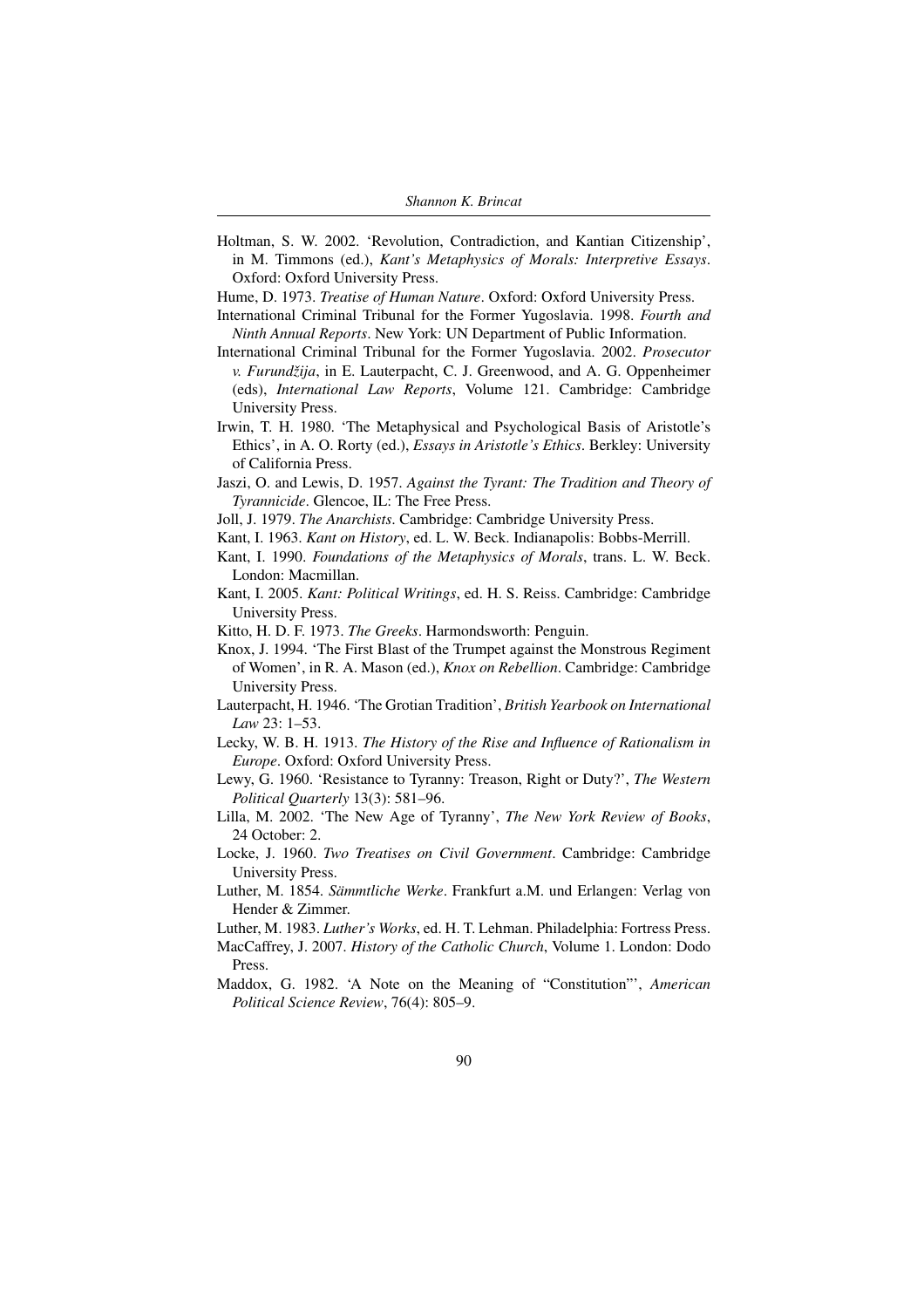Maitron, J. 1951. *Histoire du movement anarchiste en France (1880–1914)*. Paris: Société Universitaire d'Éditions et de Librairie.

Mandel, M. 2004. *How America Gets Away With Murder*. London: Pluto Press.

Mariana, J. 1909. 'Historiae de rebus Hispaniae libri XX', in A. Astrain (ed.), *Historia de la Compania de Jesus*. Madrid: Typis P. Roderici.

- Mariana, J. 1948. 'De Rege et Regis Institutione', in G. A. Moore (ed.), *The King and the Education of the King*. Washington, DC: Country Dollar Press.
- Mautner, T. (ed.). 2000. *The Penguin Dictionary of Philosophy*. London: Penguin.
- Marx, K. 1971. *On the Jewish Question*. Moscow: Foreign Press.
- Mill, J. S. 1984. 'Considerations on Representative Government', in *The Collected Works of John Stuart Mill*, ed. F. E. L. Priestly. London: Routledge & Kegan Paul.
- Milton, J. 1991. 'The Tenure of Kings and Magistrates', in *Political Writings*, ed. M. Dzelzainis. New York: Cambridge University Press.
- More, T. 1904. *Utopia*. Oxford: Oxford University Press.
- Muschamp, D. (ed.). 1986. *Political Thinkers*. Melbourne: Macmillan.
- Neumann, F. 1957. *The Democratic and the Authoritarian State*. Glencoe, IL: The Free Press.
- Newman, D. and van Geel, T. 1989. 'Executive Order 12333: The Risks of a Clear Declaration of Intent', *Harvard Journal of Law and Public Policy* 12: 433–47.
- Oppenheim, L. 1952. *International Law: A Treatise*. Oxford: Oxford University Press.
- Parenti, M. 2003. *The Assassination of Julius Caesar: A People's History of Ancient Rome*. New York: The New Press.
- Peaslee, A. J. 1947. 'The Trend of Law in England', *Wisconsin Law Review* 7: 14–28
- Plato. 1974. *The Dialogues of Plato*, trans. B. Jowett. New York: Random House.
- Plato. 1993. *Plato and the Last Days of Socrates*, ed. H. Tarrant. London: Penguin.
- Ponet, J. 1942. 'A Shorte Treatise of Politike Power', in *John Ponet: Advocate of Limited Monarchy*. Chicago: University of Chicago Press.
- Pufendorf, S. 1991. *On the Duty of Man and Citizen*, ed. J. Tully. Cambridge: Cambridge University Press.
- Rawls, J. 1964. 'Legal Obligation and the Duty of Fair Play', in S. Hook (ed.), *Law and Philosophy*. New York: New York University Press.
- Reiss, H. S. 1956. 'Kant and the Right of Rebellion', *Journal of the History of Ideas* 17(2): 179–92.
- Richards, A. J. 1971. *A Theory of Reasons for Action*. Oxford: Oxford University Press.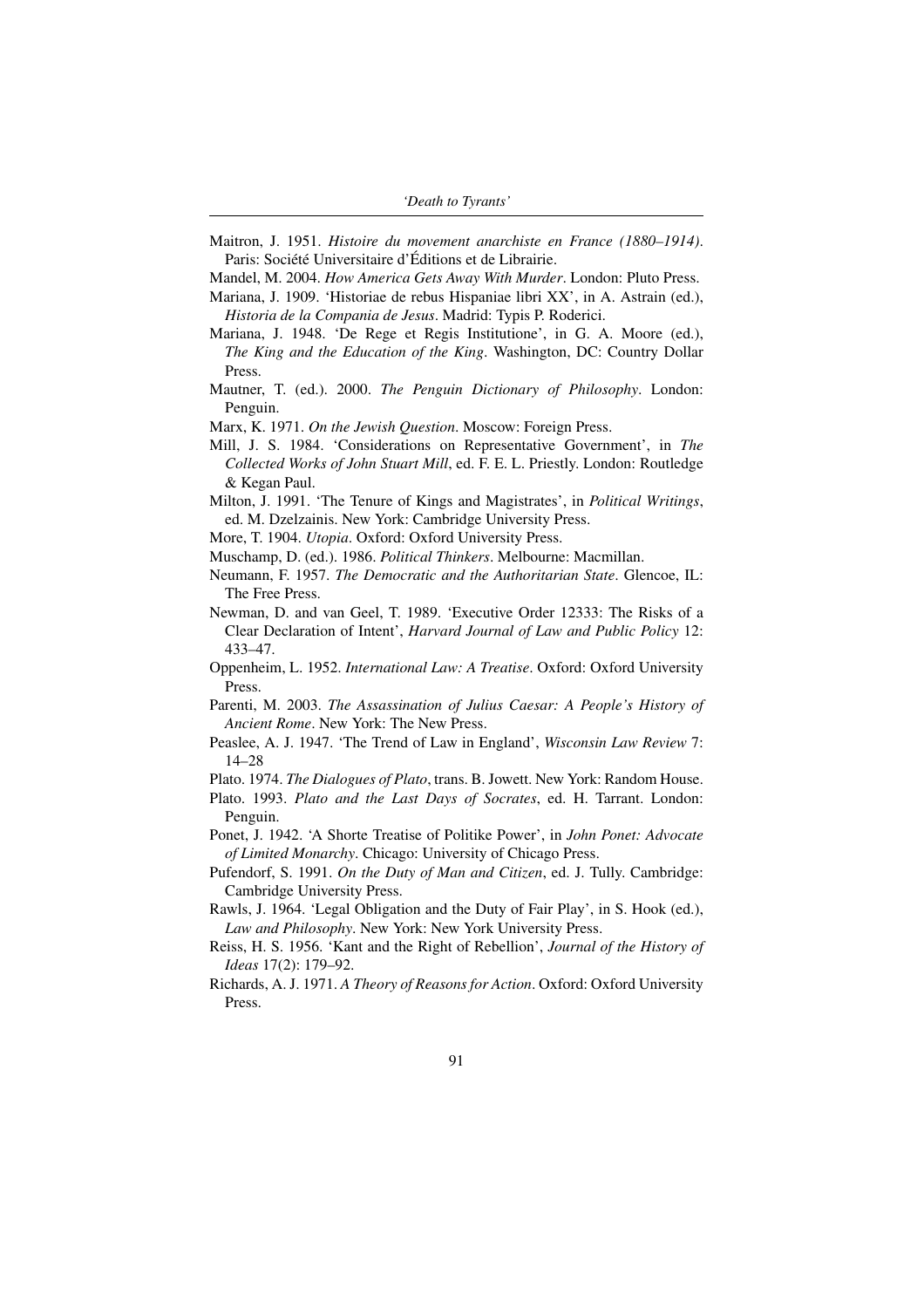Robertson, G. 2002. 'The Case for Tyrannicide', *New Statesman*, 23 September: 1–3.

Robespierre, M. 1794. 'On the Festival of the Supreme Being', *The History Place: Great Speeches Collection*, http://www.historyplace.com/speeches/ robespierre.htm.

Rocker, R. 1983. *Anarchism and Anarcho-Syndicalism*. London: Freedom Press.

- Rousseau, J. J. 1968. *The Social Contract*, trans. G. Cole. London: E. P. Dutton  $\&$  Co.
- Schmitt, M. N. 1992. 'State Sponsored Assassination in International and Domestic Law', *Yale Journal of International Law* 17(2): 609–85.
- Segev, R. 2005. 'Fairness, Responsibility and Self-Defence', *Santa Clara Law Review* 45(2): 383–460.
- Shue, H. 1996. *Basic Rights: Subsistence, Affluence, and US Foreign Policy*, 2nd edn. Princeton, NJ: Princeton University Press.
- Sidney, A. 1990. *Discourses Concerning Government*. Indianapolis: T.G. West.
- Skinner, Q. 1978. *The Foundations of Modern Political Thought*. Cambridge: Cambridge University Press.
- Sofaer, A. D. 1989. 'Terrorism, the Law, and the National Defence', *Military Law Review* 126: 99–105.
- Sophocles. 1957. *The Theban Plays*, trans. E. F. Watling. Harmondsworth: Penguin.
- Sternat, C. M. 1978. 'Assassination As a Means Of Intervention: The Death of Lumumba – The Rule of Amin', *Case Western Reserve Journal of International Law* 10: 97–221.
- Suarez, F. 1944. 'On Laws and God the Lawgiver', in *Selections from Three Works of Francisco Suarez*. Oxford: Clarendon Press.
- Suh, H. W. 2000. 'Of Milton's Reformation', *Prose Studies*, 23(1): 23–42.
- Thomas, W. 2000. 'Norms and Security: The Case of Intentional Assassination', *International Security* 25(1): 105–33.
- Tubb, A. 2004. 'Printing the Regicide of Charles I', *History* 89(296): 500–24.
- United Nations. 1948. *Convention on the Prevention and Punishment of the Crime of Genocide*. 9 December, 78 UNTS 277.
- United Nations. 1948. *Universal Declaration of Human Rights*, 10 December, General Assembly, A/RES/3/217.
- United Nations. 1998. *The Rome Statute of the International Criminal Court*, 17 July, UN Doc. A/Conf. 183/9.
- Vattel, E. de. 1916. *The Law of Nations*, trans. C. Fenwick. Washington, DC: Carnegie Institute.
- Vaughan, C. E. 1939. *Studies in the History of Political Philosophy Before and After Rousseau*. Cambridge: Cambridge University Press.

Walzer, M. 1977. *Just and Unjust Wars*. Harmondsworth: Penguin.

Waring, L. H. 1968. *The Political Theories of Martin Luther*. Port Washington: Bergman.